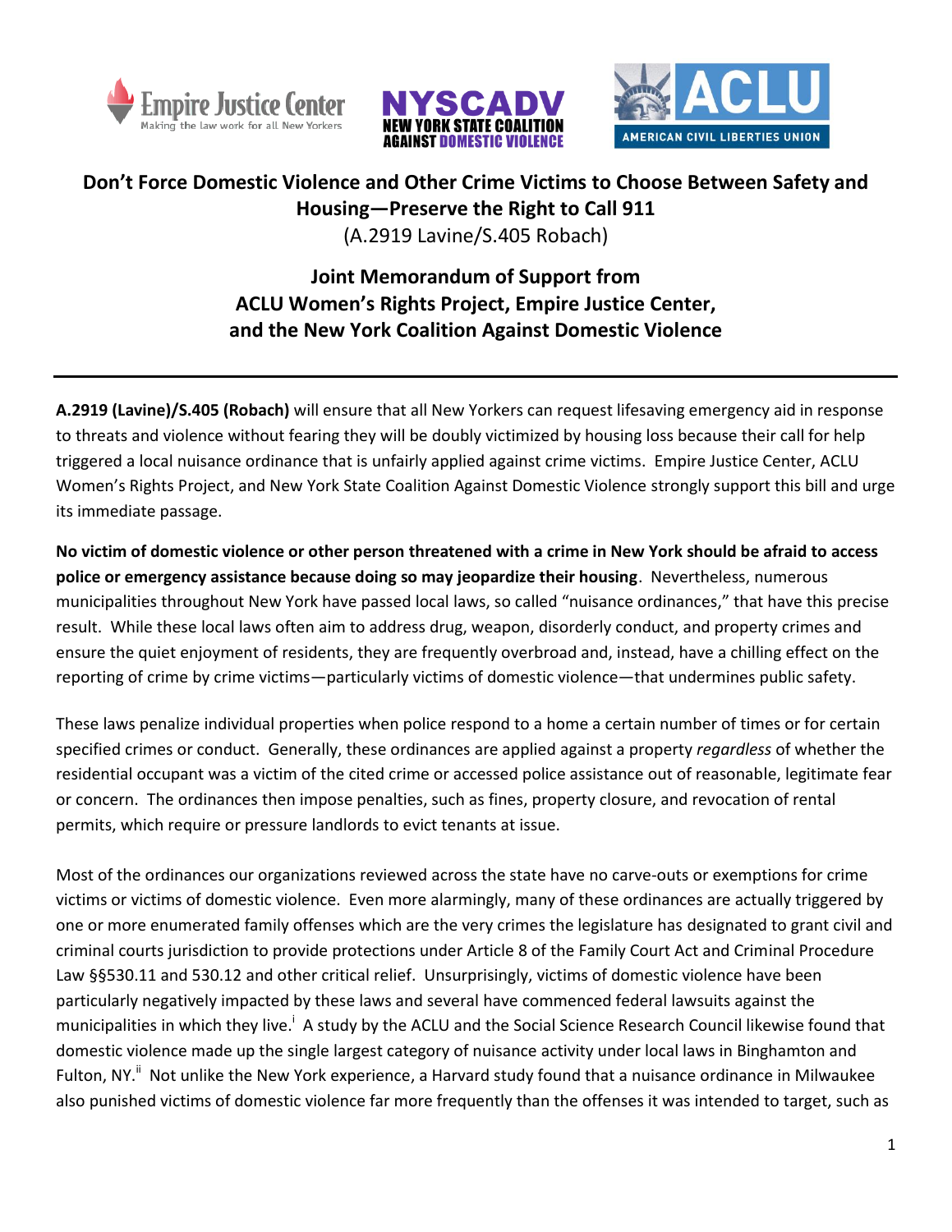those related to drugs, property damage, and weapons.<sup>iii</sup> In the federal case from East Rochester, the domestic violence victim reported that the local nuisance ordinance actually empowered her abuser and allowed him to harass and stalk her with impunity because if she sought police assistance a third time, the nuisance ordinance in her community required she be removed from her rental unit simply because she called for help.<sup>iv</sup> Until New *York's Civil Rights Law is amended, domestic violence and other crime victims in communities with such ordinances will reasonably feel they have no choice but to endure further abuse, threats, stalking, or violence without police intervention where the likely alternative is eviction, housing insecurity, and risk of homelessness that result from a nuisance citation.*

**Enforcement of nuisance ordinances against crime victims and victims of domestic violence may also violate a number of Constitutional and federal protections.** The First Amendment protects communications to law enforcement agencies.<sup>v</sup> Nuisance laws may thus chill, and outright burden, First Amendment rights when they impose or threaten penalties for tenants who need police aid. Enforcement of nuisance ordinances may violate Fourteenth Amendment due process protections by depriving a property owner or tenant of their property without adequate process.<sup>vi</sup> These ordinances can also run afoul of the federal Fair Housing Act's prohibition of housing discrimination on the basis of sex in two ways.<sup>vii</sup> Enforcement of an ordinance can result in a disparate impact on victims of domestic violence, the vast majority of whom are women. An ordinance can also intentionally discriminate if it specifically includes domestic violence as a nuisance activity or is based on gender bias. The Department of Housing and Urban Development issued guidance in September 2016, describing how nuisance ordinances can violate the Fair Housing Act and explaining that it would be difficult for a local government to justify a law the cuts off access to emergency services or encourages eviction.<sup>viii</sup> HUD also has pursued action in two different states against municipalities where their local ordinances unlawfully discriminate against victims of domestic violence.<sup>ix</sup> Finally, nuisance ordinances violate the federal Violence Against Women Act when they lead landlords and agents of government subsidized housing to evict a tenant based on her status as a victim of domestic violence.<sup>x</sup>

**The problem of nuisance ordinances is national in scope.** Several states have already responded by enacting statutes that expressly recognize an individual's right to request police and emergency services or prohibit landlords or municipalities from imposing penalties or otherwise limiting the exercise of this right.<sup>xi</sup> Most recently, Iowa and Pennsylvania lawmakers responded to widespread attention on the perverse consequences of these ordinances and voted unanimously to protect this right for all victims of crime and persons in an emergency.<sup>xii</sup> We urge New York to quickly do the same by amending our own Civil Rights Law and add this new Article 9.

## **Key Reasons Why this Legislation is Critical:**

- The bill provides that any person who is a victim of domestic violence or who otherwise believes that they are in need of police or emergency assistance has the right to request such assistance without penalty or reprisal from a local nuisance ordinance.
- It provides that municipalities may not impose penalties on a property owner or tenant on the basis of a residential occupant's exercise of his or her right to seek or utilize police or emergency aid. It prohibits landlords from taking negative housing actions against individuals for conduct protected by this new Article.
- Where a municipality seeks to improperly enforce a nuisance ordinance against a domestic violence or crime victim, this bill requires notice to such tenant or occupant, as well as the opportunity to contest the enforcement action and remedies for violations.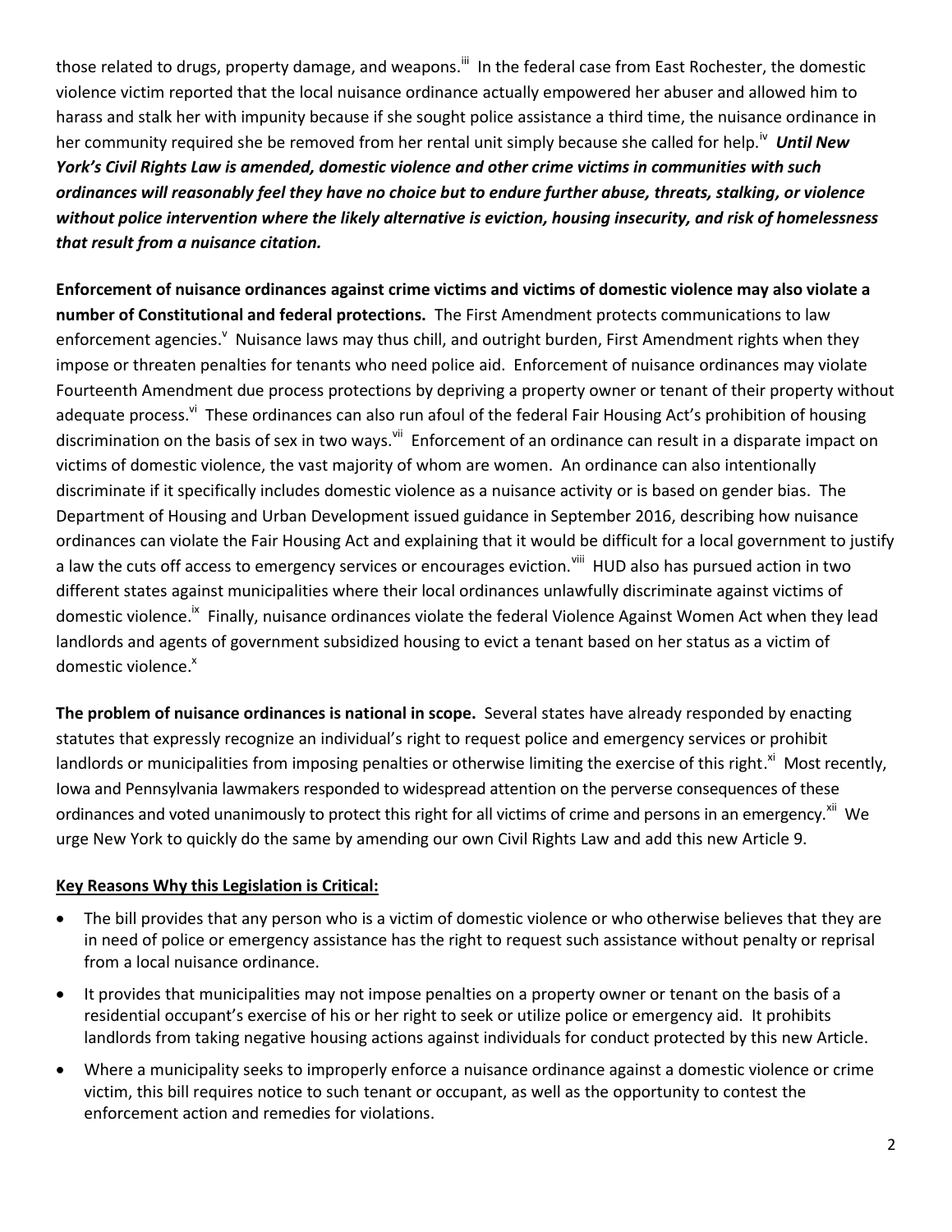- The bill improves public safety and housing security for New York communities while clarifying the law for landlords and municipalities to help them avoid liability.
- This bill *will not* stop municipalities from addressing other drug, weapon, and property crimes directly through penal, housing, and zoning laws. Instead, it ensures that such efforts do not inadvertently penalize individuals for violence or other crimes perpetrated against them.
- Finally, this bill *will not* stop municipalities or landlords from penalizing individuals who perpetrate criminal activity or a breach of lease that is independent of a request by a victim of violence for emergency assistance. It authorizes a landlord or court to allow a victim to remain in occupancy but remove the perpetrator of violence through lease bifurcation.

**Nobody should be forced to choose between their safety and their housing.** Empire Justice Center, American Civil Liberties Union, and New York State Coalition Against Domestic Violence strongly believe that this legislation strikes a critical balance between the safety needs of victims, the duty of landlords to maintain order in their properties, and the rights of municipalities to address neighborhood welfare. The reform proposed in this bill is absolutely necessary for domestic violence and crime victims statewide and we strongly advocate for its passage.

**BILL STATUS:** A.2919 was introduced in the Assembly on January 23, 2017. It has previously passed the Assembly on a unanimous vote. Senator Robach introduced a same-as bill (S.405) on January 4th, which is currently in the Senate Codes Committee.

## **Updated on March 3, 2017 by:**

Amy Schwartz Empire Justice Center aschwartz@empirejustice.org

Sandra Park Women's Rights Project American Civil Liberties Union spark@aclu.org

l

Connie Neal Executive Director New York State Coalition Against Domestic Violence

i *See* Second Amended Complaint, *Grape v. Town/Village of East Rochester*, No. 07 CV 6075 CJS (F) (W.D.N.Y. July 6, 2007); Complaint, *Simmons v. City of Rochester*, No. 6:12 CV 06705 CJS (W.D.N.Y. Dec. 12, 2012); First Amended Complaint, *Peeso v. City of*